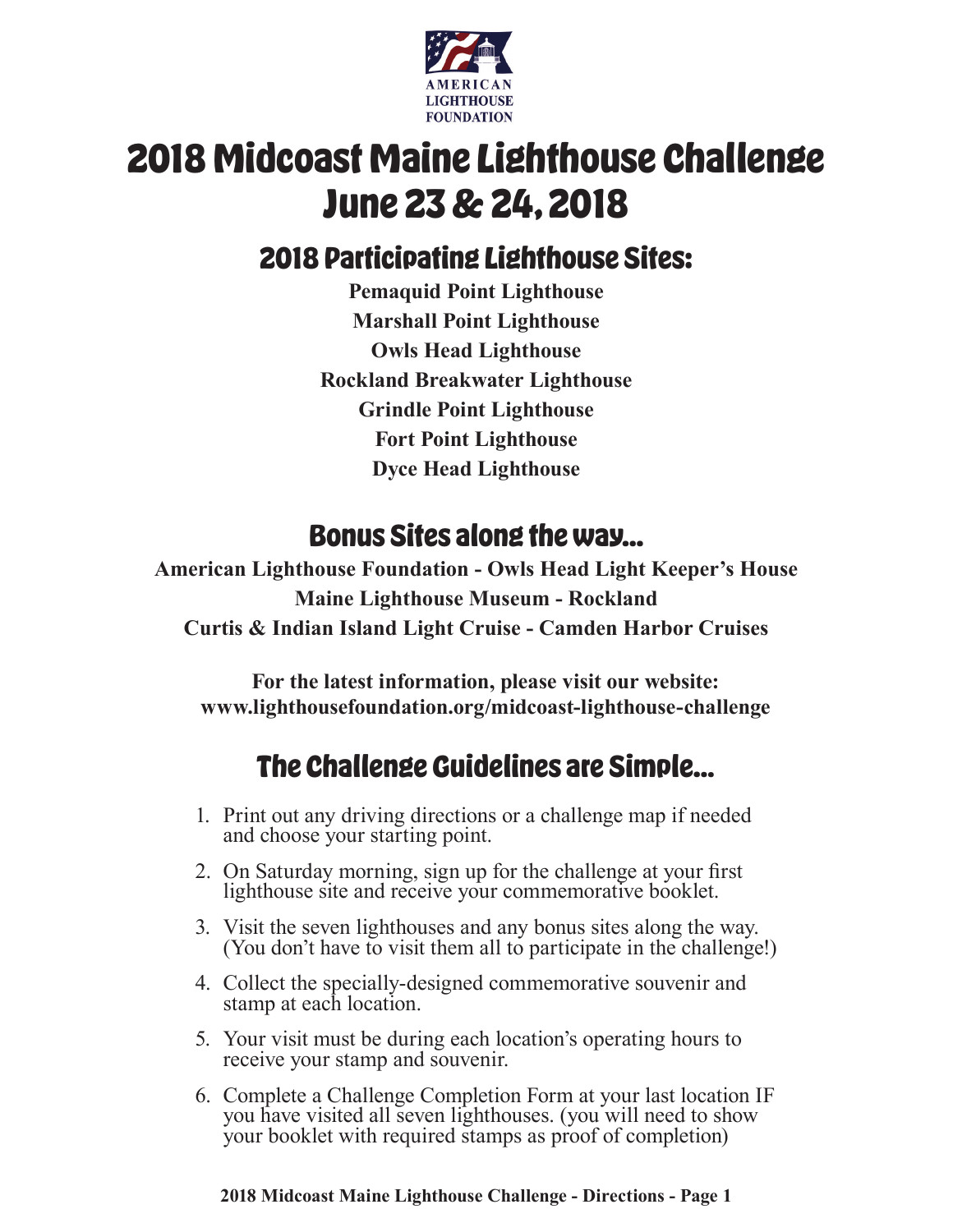**Note: The directions below assume you are traveling in either a northernly or southernly direction and stopping at every Challenge location – including bonus sites. Adjust as necessary**

#### **Pemaquid Point Lighthouse**

3115 Bristol Rd, Bristol, ME 04558 GPS: 43.836987, -69.505990

**Hours:**The lighthouse will be open 9:00 a.m. to 5:00 p.m. Saturday and Sunday.

**Information:** The Town of Bristol charges a fee of \$3.00 per person for parking and use of the park (discounts apply for seniors and children) but this fee does not support the lighthouse. Donations at the lighthouse are welcome to support preservation.

**From Points South (108 miles /approx. 2 hrs, 15 min. from ME Turnpike York Toll Plaza):** From I-95, take exit 44 in South Portland and travel north on I-295. Take Exit 28 in Brunswick and proceed north on US-1. Continue on US-1 for approximately 27 miles and take exit to US-1 Business Route into town of Damariscotta, which becomes Main Street. After going over bridge and through downtown, take right onto US-129 South/ Bristol Road. After 2.9 miles, take slight left onto US-130 South (still Bristol Road) and follow 11.5 miles. Take slight left and continue on Bristol Road for .3 miles. Lighthouse will be straight ahead.

**From Marshall Point (52 miles/ approx. 90 minutes):** Follow ME-131 North for 16 miles. Turn left onto US-1 in Thomaston. Follow US-1 for 11 miles. Turn left onto ME-32. Follow ME-32 for 19.5 miles. Turn left on ME-130 for 1 mile to the lighthouse.

#### **Marshall Point Lighthouse**

Marshall Point Rd, Port Clyde, ME 04855 GPS Coordinates: 43.917854, -69.260607

**Hours:** The museum in the keeper's house and the tower will be open from 10:00 a.m. to 4:00 p.m. on Saturday and 1:00 p.m. to 5:00 p.m. on Sunday

**Information:** No fee, donations are always welcome.

**From Pemaquid Point (52 miles/ approx. 90 minutes):**  Follow ME-130 1 mile to ME-32. Turn right onto ME-32 and follow for 19.5 miles. Turn right onto Route 1 North. Follow Route 1 for 12.5 miles to ME-131. Turn right onto ME-131 and follow for 13.8 miles. Turn left onto Drift Inn Road. Turn right on Marshall Point Road. The lighthouse is straight ahead.

**From Owls Head (22 miles/ approx. 50 minutes):** Turn left on ME-73. Follow ME-73 for 2.2 miles and turn right on Westbrook Street. Follow Westbrook Street for 2 miles to ME-131. Turn left onto ME-131 and follow for 12 miles. Turn left on Drift Inn Road. Turn right on Marshall Point Road. Lighthouse is straight ahead.

### **Owls Head Lighthouse**

186 Lighthouse Rd, Owls Head, ME 04854 GPS: 44.091777, -69.044336

**Hours:** The tower will be open from 9:00 a.m. to 5:00 p.m. on Saturday and Sunday.

**Information:** No fee, donations to support maintenance of the lighthouse are always welcome.

**From Marshall Point (22 miles/ approx. 50 minutes):**  Follow Marshall Point Road and turn left on Drift Inn Road. Turn right on ME-131. Follow for 12 miles. Turn right on Westbrook Street and follow for 2 miles. Turn left on ME-73. Follow 2.2 miles and turn right onto North Shore Drive. Follow signs for 3.4 miles to Owls Head Light State Park.

**From Maine Lighthouse Museum (6 miles/ approx. 15 minutes):** From Park Drive turn left at light onto ME-73 South for 1.8 miles. Turn left onto North Shore Drive and follow signs 3.4 miles to Owls Head Light State Park.

### **BONUS SIT**

#### **American Lighthouse Foundation**

inside Keeper's House at Owls Head Lighthouse 186 Lighthouse Rd, Owls Head, ME 04854 GPS: 44.091777, -69.044336

**Hours:** Keeper's House museum and gift shop will be open from 9:00 a.m. to 5:00 p.m. on both Saturday and Sunday.

**Information:** The American Lighthouse Foundation is headquartered at Owls Head Lighthouse. The historic 1854 Keeper's House is now home to a museum and gift shop located on the first floor. Phone number is 207- 594-4174.

**From Marshall Point (22 miles/ approx. 50 minutes):** Follow Marshall Point Road and turn left on Drift Inn Road. Turn right on ME-131. Follow for 12 miles. Turn right on Westbrook Street and follow for 2 miles. Turn left on ME-73. Follow 2.2 miles and turn right onto North Shore Drive. Follow signs for 3.4 miles to Owls Head Light State Park.

**From Maine Lighthouse Museum (6 miles/ approx. 15 minutes):** From Park Drive turn left at light onto ME-73 South for 1.8 miles. Turn left onto North Shore Drive and follow signs 3.4 miles to Owls Head Light State Park.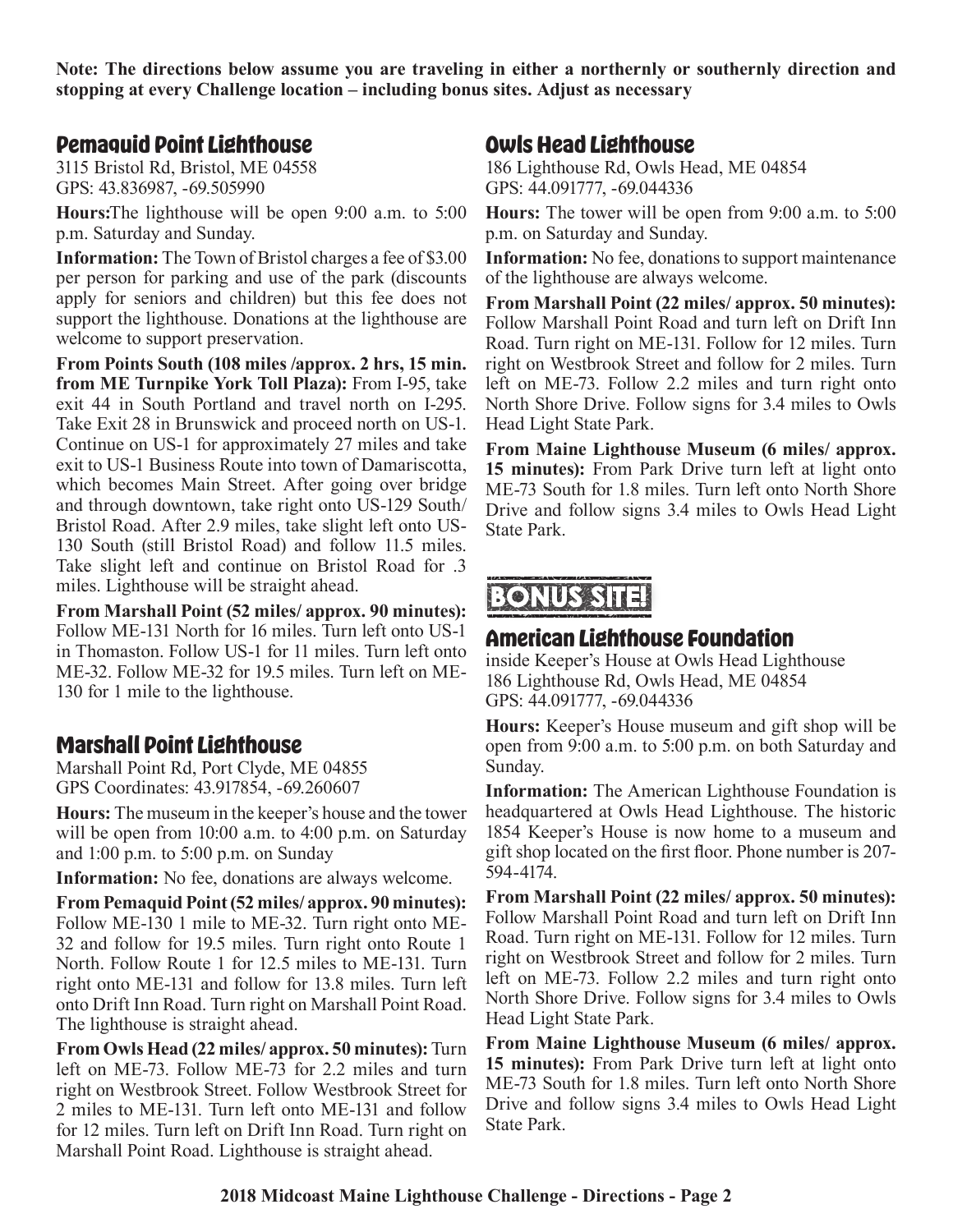# **RONIJS SH**

### **Maine Lighthouse Museum**

1 Park Drive, Rockland, ME 04841 GPS: 44.102181, -69.107821

**Hours:** The museum will be open from 10:00 a.m. to 4:00 p.m. on Saturday and Sunday.

**Information:** There is ample parking in front of the Museum or in the Trade Winds Motel parking lot across the street. For those wanting to tour the museum, admission is \$8.00 for adults, \$6.00 for seniors and children under 12 are free. Phone number is 207-594- 3301.

**From Owls Head Lighthouse & American Lighthouse Foundation (6 miles/ approx. 15 minutes):** Follow North Shore Drive to ME-73. Turn right onto ME-73 and follow 1.8 miles to intersection with US-1/Park Street. Turn right at light on Park Drive and the Museum will be on the right.

**From Rockland Breakwater (2.6 miles/ approx. 12 minutes):** Follow Samoset Road to Waldo Avenue. Turn left onto Waldo Avenue and follow to US-1. Turn left onto US-1 South for 1.5 miles, then turn left at traffic light onto US-1 North/Park Street and get into right lane. At next traffic light, go straight through intersection and the museum will be on your right.

### **Rockland Breakwater Lighthouse**

end of Samoset Rd, Rockland, ME 04841 GPS lighthouse: 44.104096, -69.077489 GPS parking lot: 44.115736, -69.084432

**Hours:** The lighthouse will be open from 9:00 a.m. to 5:00 p.m. Saturday and Sunday.

**Information:** Please note the walk from the parking lot to the lighthouse on the granite breakwater is about 7/8 of a mile and takes approximately 25 minutes. There is a suggested donation to climb the tower.

**From Maine Lighthouse Museum (1 mile/ approx. 5 minutes):** Follow Park Drive back to traffic light and intersection with US-1. Turn right onto Main Street/ US-1 North and follow 1.4 miles. Turn right onto Waldo Avenue (there is a lighthouse sign at the traffic light) and follow for .5 miles, then turn right onto Samoset Road and proceed .6 miles to end/parking area.

**From Curtis Island and Indian Island Lighthouses via Camden Harbor Cruises (7.9 miles/ approx. 15 minutes):** Travel on US-1 South for 6.8 miles to Rockland. Turn left onto Waldo Avenue (there is a lighthouse sign at the traffic light) and follow for .5 miles, then turn right onto Samoset Road and proceed .5 miles to end/parking area.

# **BONUS SITE!**

### **Curtis Island and Indian Island Lighthouses via Camden Harbor Cruises**

2 Public Landing, Camden, ME 04843 GPS: 44.209623, -69.063220

**Cruises:** On Saturday departing at 10:45 a.m. & 1:45 p.m. and Sunday departing at 1:45 p.m. (and into the evening on both days), Camden Harbor Cruises offers an hour-long excursion with water views of Curtis Island and Indian Island Lighthouses. At 9:30 a.m. on Sunday, a 3-hour excursion is being offered that affords water views of Curtis Island, Indian Island, Rockland Breakwater, Owls Head and Browns Head Lighthouses. Book online at www.camdenharborcruises.com using the coupon code "CHALLENGE" and receive \$5 off the normal ticket price of either excursion, or reserve by calling 207-236-6672. Two-hour parking is available along downtown streets or at the Public Landing. Allday parking is available on Washington Street just past the fire station and on Atlantic Avenue just past the Camden Public Library, both within walking distance of the harbor.

**Information:** Two-hour parking is available along downtown streets or at the Public Landing. All-day parking is available on Washington Street just past the fire station and on Atlantic Avenue just past the Camden Public Library, both within walking distance of the harbor.

**From Rockland Breakwater Lighthouse (7.9 miles/ approx. 15 minutes):** Follow Samoset Road to Waldo Avenue. Turn left onto Waldo Avenue to US-1. Turn right onto US-1 North and travel 6.8 miles to Camden. Turn right after Camden National Bank onto Bay View Street then an immediate left onto Commercial Street, following the length of the Cappy's Chowder House Restaurant building, then through the public parking lot to the harbor boardwalk. Look for the Camden Harbor Cruises umbrella, next to the small Harbormaster's "shack."

**From Lincolnville Beach/Ferry (6.0 miles/ approx. 12 minutes):** Turn left onto US-1 South to Camden for 5.8 miles. Turn left onto Bay View Street (in between Cappy's Chowder House and Camden National Bank), then an immediate left onto Commercial Street, following the length of the Cappy's Chowder House Restaurant building, then through the public parking lot to the harbor boardwalk. Look for the Camden Harbor Cruises umbrella, next to the small Harbormaster's "shack."